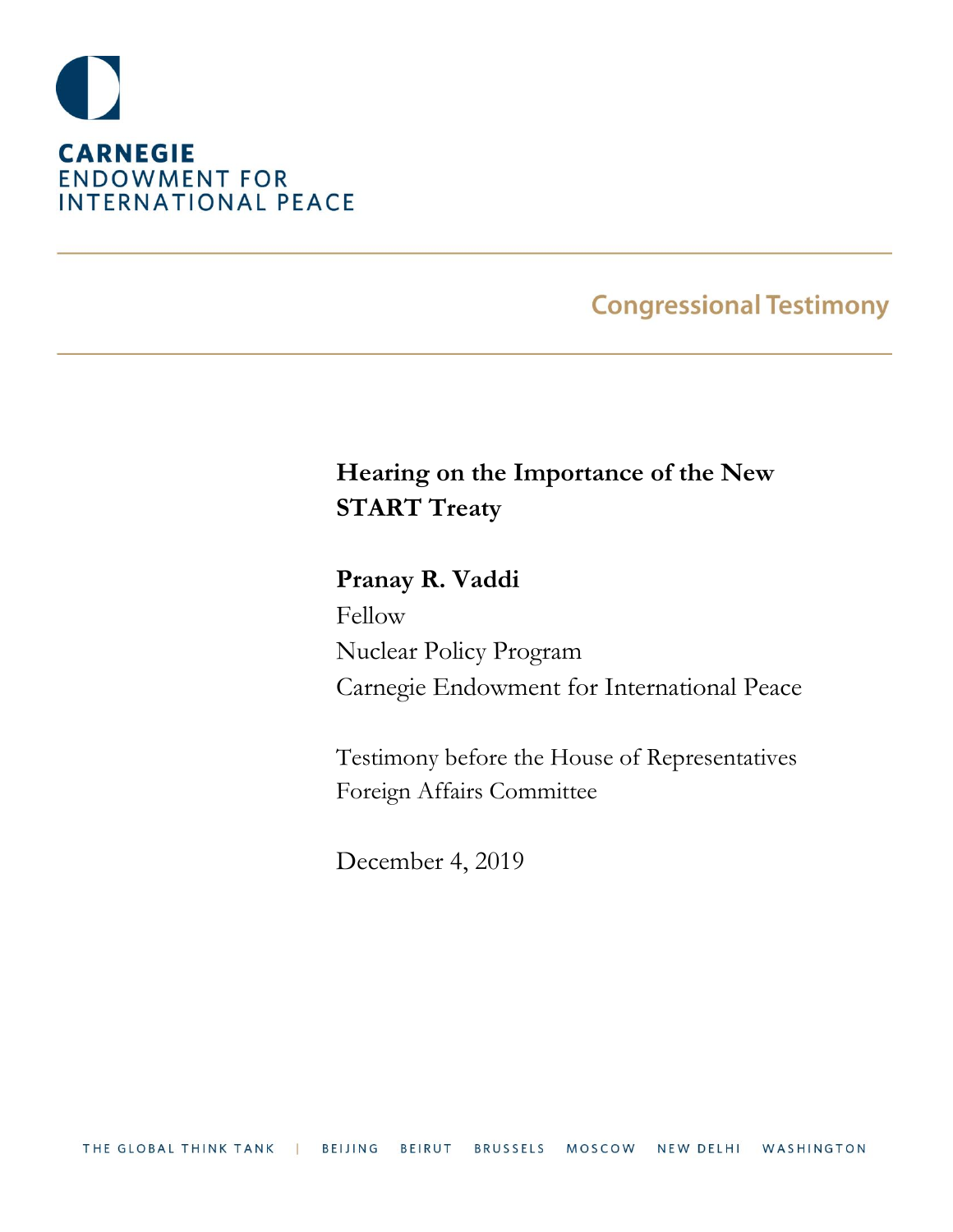Chairman Engel, Ranking Member McCaul, and esteemed members of the Committee on Foreign Affairs: Thank you for the opportunity to testify on the value of the New START Treaty to U.S. national security. My testimony will cover three specific areas related to New START and arms control in general: First, the way in which U.S. and allied security is enhanced through the Treaty's verification and monitoring regime; second, the potential for New START to constrain Russia's new nuclear-armed delivery systems; and, third, a proposed way forward on arms control with China.

As the Committee is examining the value that the New START Treaty provides to the national security of the United States and its allies, especially in NATO, I hope to leave you with two clear conclusions:

(1) New START's expiration will undermine U.S. security by removing all limits on Russia's modernizing nuclear arsenal, by reducing our visibility into that arsenal, and by damaging the cohesion of the trans-Atlantic Alliance. NATO places great stock in continuing the U.S.- Russia arms control process.

(2) Extending New START will not create any new problems; the Treaty will continue to support U.S. national security goals.

### **Over the Information Barrier: New START Verification and Monitoring**

New START not only allows the United States to monitor Russian compliance with the Treaty, but also provides the United States Intelligence Community (USIC) with information that it is unlikely to obtain in any other way. As General Hyten noted with regard to New START inspections, "there is really nothing that can replace the eyes-on/hands on ability to look at something."<sup>1</sup> At the very least, without New START in place, the Intelligence Community would need substantially more resources so it could maintain the same degree of confidence in its knowledge of Russia's nuclear forces. The incoming STRATCOM Commander, Admiral Richard, confirmed this in response to questions following his nomination hearing last month: "The Intelligence Community would likely

<sup>&</sup>lt;sup>1</sup> "Testimony on U.S. Strategic Command and U.S. Northern Command in Review of the Defense Authorization Request for Fiscal Year 2020 and the Future Years Defense Program." Senate Armed Services Committee. February 26, 2019. [https://www.armed-services.senate.gov/imo/media/doc/19-14\\_02-26-19.pdf](https://www.armed-services.senate.gov/imo/media/doc/19-14_02-26-19.pdf)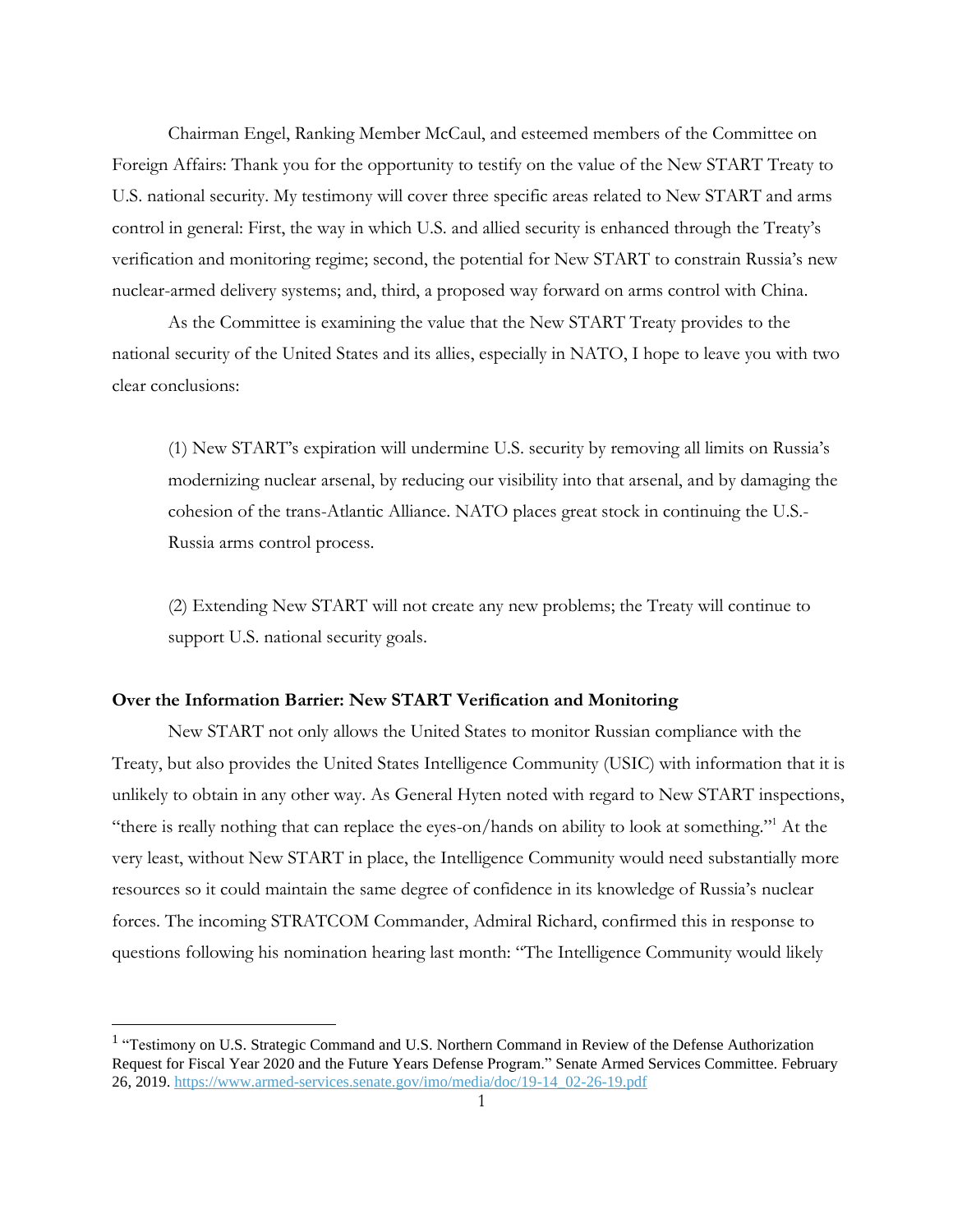have to adjust its collection priorities and capability investments to compensate for the loss of information provided by data exchanges and inspections."<sup>2</sup>

In reality, it is unlikely that the Intelligence Community could fully replicate our insight into Russia's nuclear arsenal. Over time, the uncertainty may grow much higher. New START also permits the USIC to optimize its collection against priority targets, such as monitoring the missile programs of Iran, China. and North Korea. When New START was negotiated, the USIC made clear that information gained through verification provisions was an important complement to information from other sources. While some characteristics or procedures of Russian nuclear forces, such as the locations of missile silos or movements of large weapons are simpler to monitor through national intelligence capabilities,<sup>3</sup> notifications and inspections are uniquely useful for gaining others types of information, such as the number of warheads on missiles and confirmation of the non-deployed status of nuclear armaments.

Let me briefly describe three New START information mechanisms and what the U.S. learns through them: data exchanges, notifications, and on-site inspections.

Twice per year, the United States and Russia exchange data on Treaty-accountable ballistic missiles, heavy bombers, nuclear bases, test sites, and storage facilities. This information is maintained in a common database on each country's nuclear forces and serves as a valuable source of information for U.S. policy makers, military personnel, and intelligence analysts, and is used in diplomatic discussions with Russian counterparts. The United States also makes data related to Russia's deployed strategic delivery vehicles and weapons publicly available on the State Department website, providing a snapshot to members of Congress, outside government analysts, and the interested public of Russia's strategic nuclear arsenal and its compliance record.

In addition to the semi-annual aggregate data exchange, the parties exchange notifications about other Treaty matters on a much more frequent basis. These notifications are sent confidentially and securely through the U.S. and Russian Nuclear Risk Reduction Centers (NRRC). If a party undertakes an action which requires updates to the database, such as moving a missile from one base

<sup>2</sup> Response to Questions for the Record following Senate Armed Services Committee nomination hearing to be Admiral and Commander, U.S. Strategic Command.

[https://twitter.com/KingstonAReif/status/1201715545214726144?s=20.](https://twitter.com/KingstonAReif/status/1201715545214726144?s=20) *See [https://www.armed](https://www.armed-services.senate.gov/hearings/19-10-24-nomination_--richard)[services.senate.gov/hearings/19-10-24-nomination\\_--richard](https://www.armed-services.senate.gov/hearings/19-10-24-nomination_--richard)*

<sup>&</sup>lt;sup>3</sup> Helms, Richard. "Strategic Arms Limitation and Intelligence." Central Intelligence Agency. [https://www.cia.gov/library/center-for-the-study-of-intelligence/kent-csi/vol16no4/html/v17i1a01p\\_0001.htm](https://www.cia.gov/library/center-for-the-study-of-intelligence/kent-csi/vol16no4/html/v17i1a01p_0001.htm)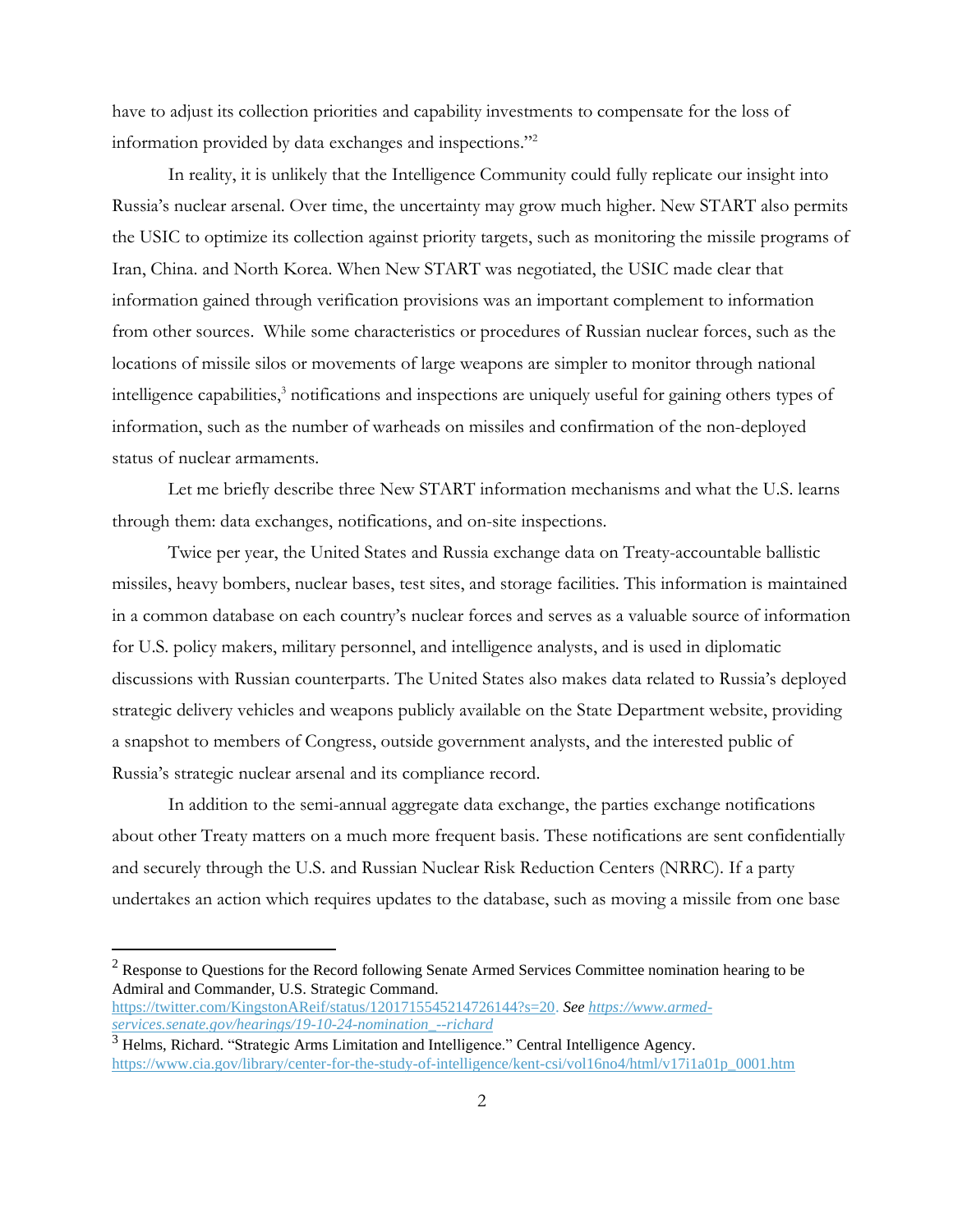to another, producing a new missile, or deploying additional warheads on a system, the party must send a notification within five days. As each accountable weapon has a unique identification number, the constant flow of notifications provides the U.S. government with a very current picture of Russian nuclear force activities on a system-by-system basis. By the State Department's latest count,<sup>4</sup> more than 19,000 notifications have been exchanged since the Treaty entered into force in 2011.

On-site inspections are central to New START verification. Inspections—"spot checks" of nuclear forces—are used to confirm the data declared through the exchanges and notifications previously described. The Russian military receives just 32 hours' notice before a U.S. inspection team's arrival on Russian soil, making it difficult to engage in a deception. Moreover, Russia is unaware of the chosen military site until the inspectors arrive in-country. The short notice and uncertainty increase the chances of detecting inappropriate activity, thus deterring noncompliance.

There are two types of inspections: "Type One"—inspections of deployed and non-deployed nuclear weapons systems at operational military bases—ten of which may be conducted each year by each side; and "Type Two"—inspections of non-deployed systems at storage facilities and test ranges—with an allowance of eight per year for each party. These inspections are designed to confirm the accuracy of Russia's data declarations, including the number of nuclear weapons emplaced on ballistic missiles and bombers and to ensure non-operational sites and non-deployed nuclear systems are not secretly being kept in an operational state.

During an inspection, the U.S. team has an opportunity to select any system of its choice for inspection. For example, at an ICBM base, U.S. inspectors may choose a deployed ICBM and launcher for inspection, during which the inspection team will confirm that the number of warheads on the missile equals the number declared by Russia in information exchanges. Inspectors may choose a non-deployed ICBM to confirm that "offline" missiles are, in fact, unavailable for operations.

Finally, inspections facilitate conversations between U.S. and Russian military officers and allow direct observations of Russian military operations on active nuclear bases. The regular discussions between U.S. and Russian diplomats and military officials on strategic nuclear weapons are only possible because of the information obtained through the Treaty. It is unimaginable for the same, relatively open conversation conducted during New START diplomatic meetings to occur when the only available information is collected through national intelligence means.

<sup>&</sup>lt;sup>4</sup> "New START at a Glance." U.S. Department of State. <https://www.state.gov/new-start/>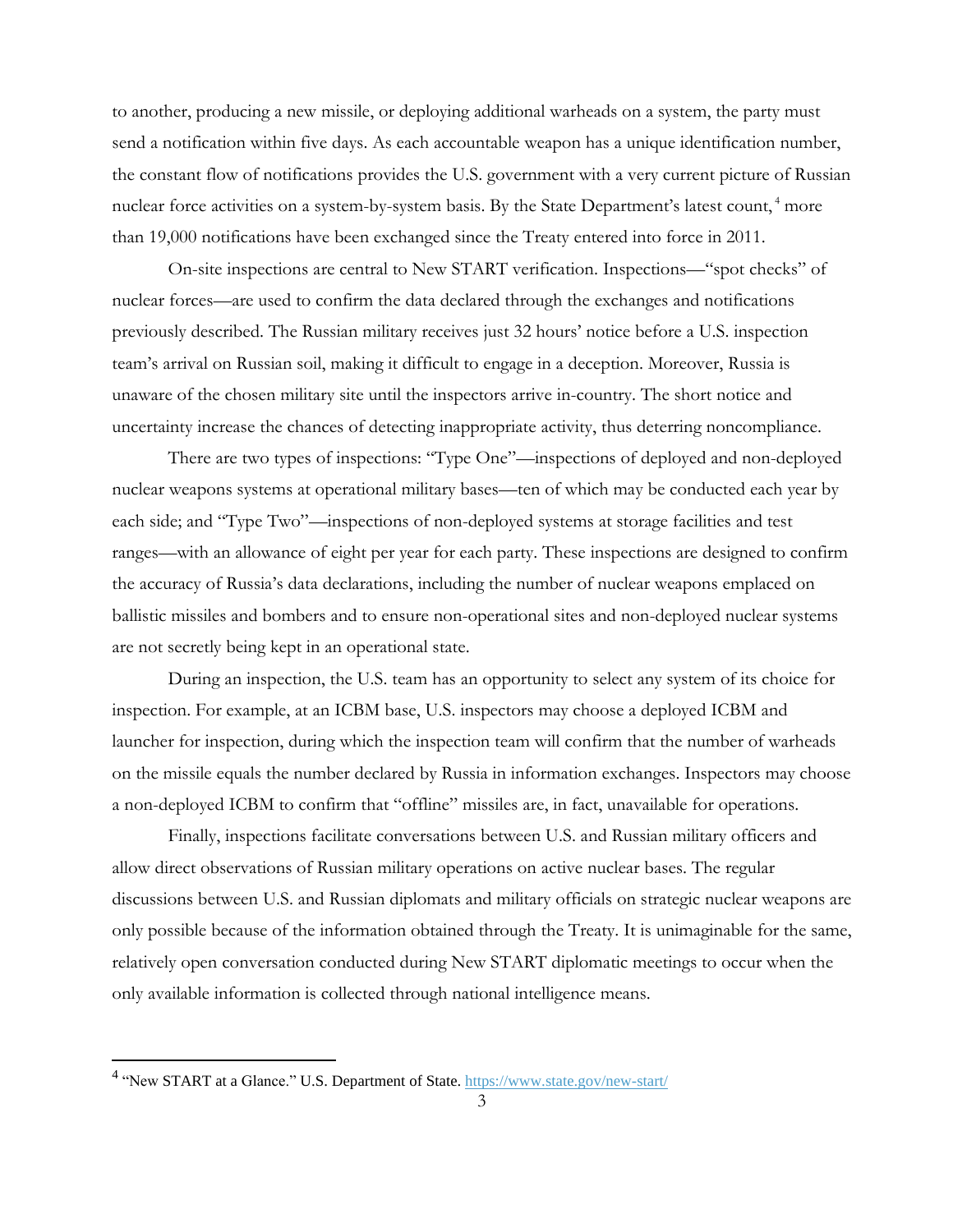# **Russia's New Nuclear Weapons and New START**

New START limits both Russia's operational force—nuclear weapons which can be employed against the United States at short notice—as well as its large non-operational force which could be made operational over time. These limits enhance U.S. and allied security by capping the potential growth of Russia's large nuclear arsenal, which is largely composed of land-based ballistic missiles capable of deploying with additional warheads. As Russia is far along in its nuclear modernization program, New START's numerical limits are vitally important. This is especially true as Russia is now producing new nuclear systems under its modernization plan, whereas the United States has yet to begin deployment of its own modernized force. Looking forward, New START will limit the most immediately threatening of the five new long-range nuclear-armed weapons unveiled by Vladimir Putin in March 2018.

The only two new long-range nuclear systems—the *Sarmat* heavy ICBM and the *Avangard* hypersonic glide vehicle (HGV)—will likely be deployed before the Treaty expires, if extended, (and they may well be deployed much sooner). Russian officials have confirmed both new systems will count under New START's limits and will be inspectable.<sup>5</sup> Other systems, which are likely to be deployed after 2026, should be considered in the context of negotiating a future agreement to restrict Russia's nuclear arms.

Limiting *Sarmat* and *Avangard* is important to U.S. and allied national security. The *Sarmat* ICBM will be capable of carrying multiple nuclear warheads, perhaps more than 10 on each missile.<sup>6</sup> Without New START in place, Russia could greatly exceed the current 1,550 deployed warhead limit simply by deploying a handful of *Sarmat* missiles. With New START in force, Russia will not be able to take full advantage of the *Sarmat's* large payload capacity. ICBMs are already limited under New START, so bringing *Sarmat* into Treaty accountability is relatively straightforward. The inclusion of these systems into New START should be of interest to Congress, given members' concerns regarding the direction of the U.S.-Russia relationship and Russia's continued development of new nuclear capabilities.

<sup>&</sup>lt;sup>5</sup> "Foreign Ministry: Sarmat, Avangard systems may be included in New START treaty." Nov 1, 2019. <https://tass.com/defense/1086515>

<sup>&</sup>lt;sup>6</sup> "Russia's 'Invulnerable' Satan 2 Nuclear Missile Will Be Ready to Fire by the End of 2020, Space Agency Official Says." July 8, 2019. [https://www.newsweek.com/russia-satan-2-nuclear-missile-rs-28-sarmat-ready-fire-2020-](https://www.newsweek.com/russia-satan-2-nuclear-missile-rs-28-sarmat-ready-fire-2020-1447994) [1447994](https://www.newsweek.com/russia-satan-2-nuclear-missile-rs-28-sarmat-ready-fire-2020-1447994)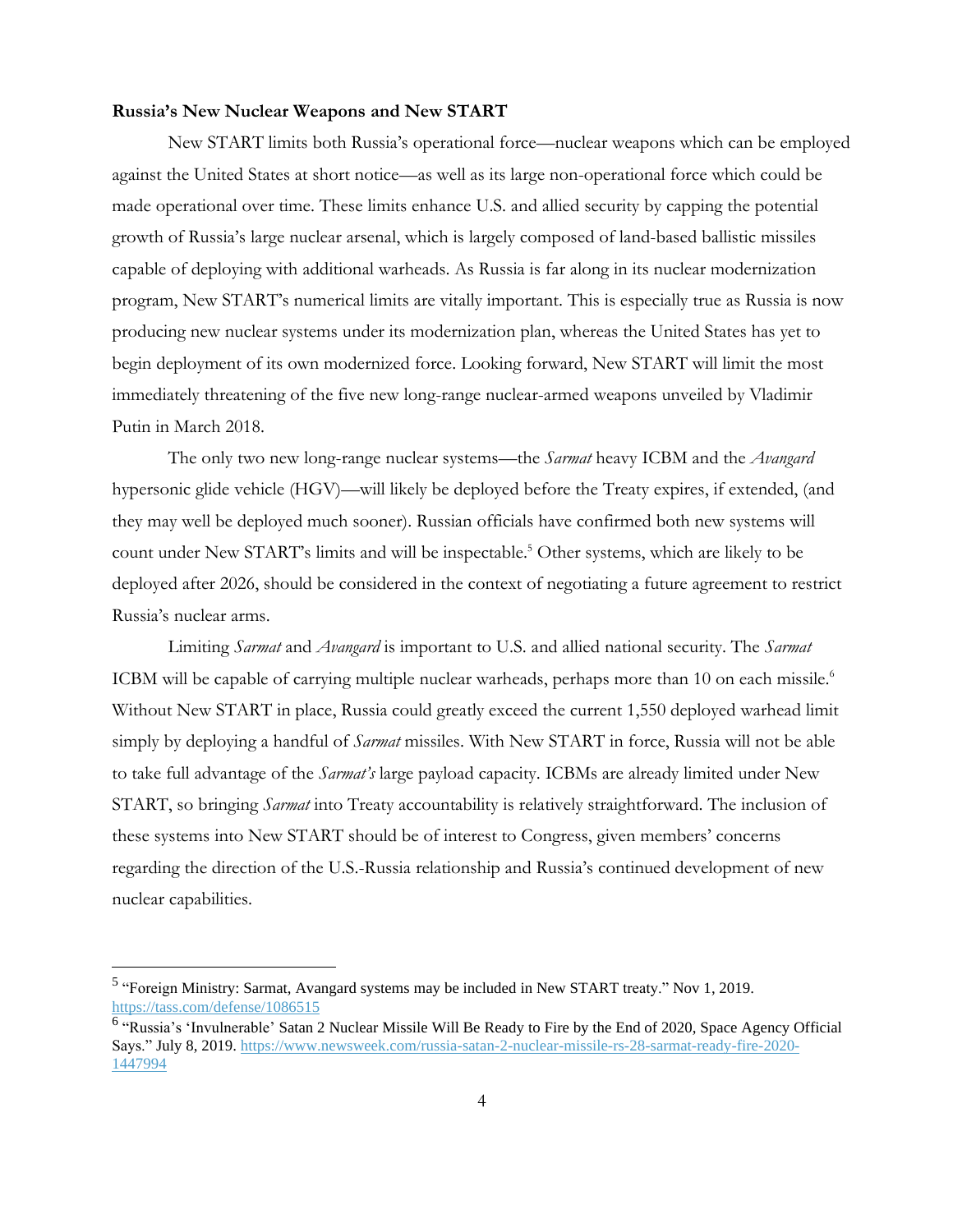The *Avangard* HGV will be deployed on an ICBM delivery platform. The system is designed to evade U.S. missile defenses; Russia publicly detailed *Avangard*'s maneuverability after release from a ballistic missile. Russia recently held a Treaty-mandated exhibition of the *Avangard* to provide baseline information (photographs and measurements) to be used in future inspections.<sup>7</sup> In other words, thanks to the New START Treaty, the United States was able to put inspectors' eyes on the very first known strategic HGV Russia has ever fielded.

Two other new Russian weapons, an undersea autonomous nuclear delivery system (*Poseidon*) and nuclear-powered cruise missile (*Burevestnik*), pose a real threat to the United States, but given problems encountered during research and development, they are unlikely to be deployed in the term of New START, even if the Treaty is extended.

A final system, the *Kinzhal* hypersonic air-launched ballistic missile, is worth keeping an eye on, but in its current configuration it is a theater-strike weapon and not an intercontinental-range system which the Treaty limits. New START was designed to maintain the central strategic balance between the United States and Russia, limiting the nuclear weapons readily able to strike one national territory from the other. These are the weapons which would be used against priority targets—nuclear weapons, population centers, and political leadership—and would be indicative of a global nuclear conflict between the two countries. It's no surprise that the strategic arms control process has been focused on these types of weapons for decades.

If *Kinzhal* were deployed on a heavy bomber, it would be a "nuclear armament" under the Treaty and that aircraft would count against New START's numerical limits. However, *Kinzhal* is currently deployed on a modified fighter aircraft, the Mig-31. The aircraft has a relatively short range, and even when armed with the long-range *Kinzhal*, is not an intercontinental weapon. However, Russia is also modernizing a medium bomber, the Backfire, which could carry *Kinzhal* in the future. New START has very specific range and payload requirements for the type of aircraft that are Treatyaccountable. Backfire does not meet those requirements, and it is unlikely the modernized version will either.

If, however, the modernized Backfire is armed with *Kinzhal*, it may have the capability to strike valuable targets in the U.S. homeland, in which case, it should be considered a strategic weapon.

<sup>&</sup>lt;sup>7</sup> "Demonstration of Russia's new Avangard system to US specialists was expected - expert." Nov 26, 2019. <https://tass.com/world/1093045>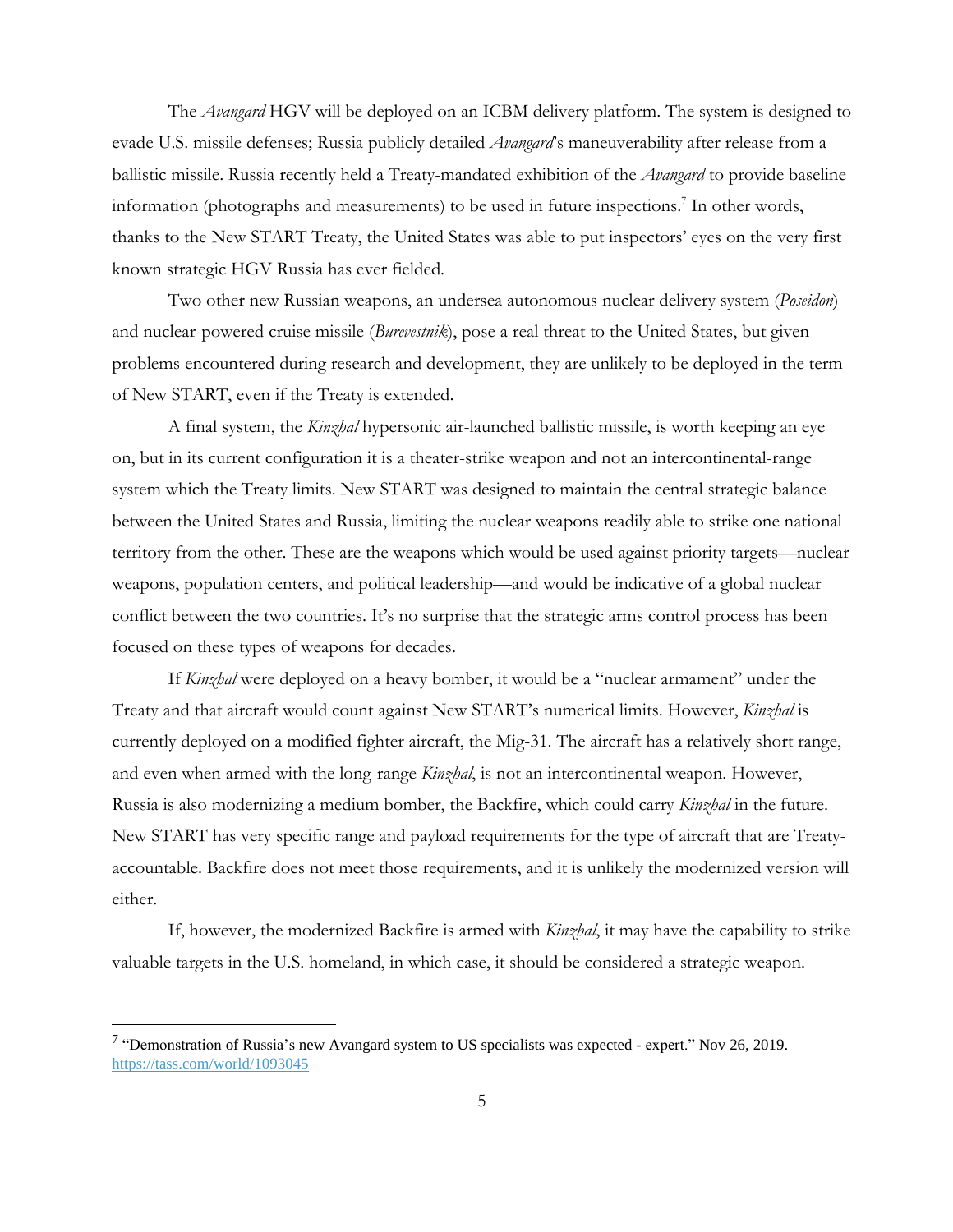Anticipating such a scenario, New START provides each party with the opportunity to raise concerns when it believes a "new kind" of strategic offensive arm is emerging, that is to say, a nuclear-armed weapon of long-range that is not an ICBM, SLBM, or heavy bomber. This provision gives the United States a powerful argument that the modernized Backfire—if armed with *Kinzhal*—should be included in the Treaty and gives U.S. diplomats a Treaty basis for raising the issue during New START dialogues.

If New START is extended, then the United States can and should focus its diplomatic efforts on limiting new, unconstrained Russian nuclear weapons, such as *Poseidon*, *Burevestnik,* and *Kinzhal*. If New START is not extended, U.S. arms control policy will have to grapple not only with limiting these niche systems, but with managing all of Russia's nuclear forces. It makes little sense, therefore, to release Russia from constraints on most of its nuclear weapons that are readily available to strike the United States over concerns about developmental weapons that will, in all likelihood, not be deployed before 2026.

### **U.S. Arms Control Policy Toward China**

The Trump Administration has argued that China should be brought into the arms control process. Administration officials have expressed concern about "China's lack of transparency regarding the scope and scale of its nuclear modernization program" and unwillingness to discuss nuclear weapons issues with the United States.<sup>8</sup> Certainly, limiting China's nuclear forces by bringing them into a strategic arms control agreement is a worthy long-term goal. However, New START is a poor model for a U.S.-China treaty, and the benefits of the Administration's current tactic threatening New START's expiration to pressure China into negotiating—are unclear, while the risks are obvious.

According to the Defense Intelligence Agency (DIA), China's warhead stockpile is in the "the low couple of hundreds."<sup>9</sup> Moreover, China possesses significantly fewer ICBMs, SLBMs, and heavy bombers than the United States and Russia. This large numerical imbalance reduces the urgency of bringing China into legally binding arms control, certainly compared to the urgency of preserving the

<sup>&</sup>lt;sup>8</sup> "Trump Arms Control Plan Draws Criticism." Arms Control Today. June 2019.

<https://www.armscontrol.org/act/2019-06/news/trump-arms-control-plans-draw-criticism>

<sup>&</sup>lt;sup>9</sup> "DIA Estimates for Chinese Nuclear Weapons." Federation of American Scientists. May 31, 2019. <https://fas.org/blogs/security/2019/05/chinese-nuclear-stockpile/>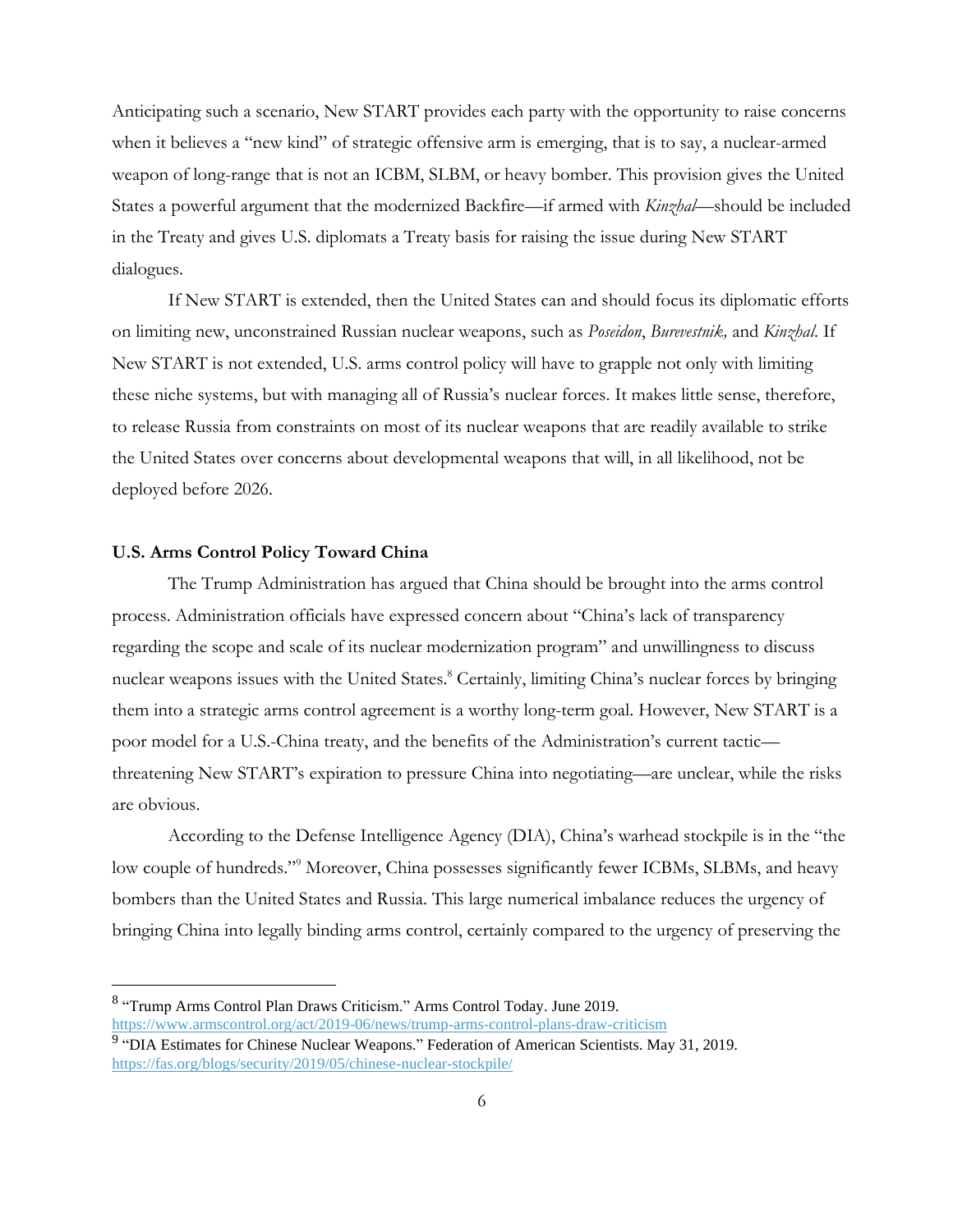limits on Russia's nuclear forces. Looking at the historical parity in nuclear forces, at no point since the arms reduction process began did either the U.S. or Russia face a significant quantitative disparity in strategic nuclear weapons with the other party (see *Fig. 1.*).

Fig 1: Estimates of New START Accountable Systems

in the United States, Russia, and China

| Deployed ICBMs, SLBMs, and heavy bombers <sup>10</sup> |                                                  |
|--------------------------------------------------------|--------------------------------------------------|
| <b>United States</b>                                   | 668                                              |
| Russia                                                 | 513                                              |
| China <sup>11</sup>                                    | 172                                              |
| <b>Warheads for Strategic Delivery Systems</b>         |                                                  |
| <b>United States</b>                                   | 1356 (deployed), 3,570 (stockpile) <sup>12</sup> |
| Russia                                                 | 1426 (deployed), 2,670 (stockpile) <sup>13</sup> |
| China                                                  | Low 200s $(total)^{14, 15}$                      |

It is unclear how China could be incorporated into New START with such a stark difference in numbers. It is unlikely that China, despite its long history of maintaining a small nuclear arsenal, would be interested in agreeing to legally binding limits which codify a status as a second-class nuclear power. Unlike the United States and Russia, China does not maintain its warheads on alert ICBMs, ready to launch within minutes. This is a drastically different posture from the alert U.S. and Russian

 $10$  Where available, U.S. and Russian numbers drawn from [https://www.state.gov/new-start-treaty-aggregate](https://www.state.gov/new-start-treaty-aggregate-numbers-of-strategic-offensive-arms-11/)[numbers-of-strategic-offensive-arms-11/](https://www.state.gov/new-start-treaty-aggregate-numbers-of-strategic-offensive-arms-11/)

<sup>&</sup>lt;sup>11</sup> "Chinese nuclear forces, 2019." Bulletin of the Atomic Scientists. Jun 28, 2019. <https://www.tandfonline.com/doi/full/10.1080/00963402.2019.1628511>

 $12$  "US nuclear forces, 2019." Bulletin of the Atomic Scientists. Apr 29, 2019. <https://www.tandfonline.com/doi/pdf/10.1080/00963402.2019.1606503?needAccess=true> <sup>13</sup> "Russian nuclear forces, 2019." Bulletin of the Atomic Scientists. Mar 4, 2019.

<https://www.tandfonline.com/doi/pdf/10.1080/00963402.2019.1580891?needAccess=true>

<sup>&</sup>lt;sup>14</sup> Recently, the Director of the Defense Intelligence Agency Lt. Gen. Ashley stated the Chinese nuclear warhead count is "in the low couple of hundreds." *See* <https://fas.org/blogs/security/2019/05/chinese-nuclear-stockpile/> This is lower than FAS' estimate of 290. *See* Footnote 11.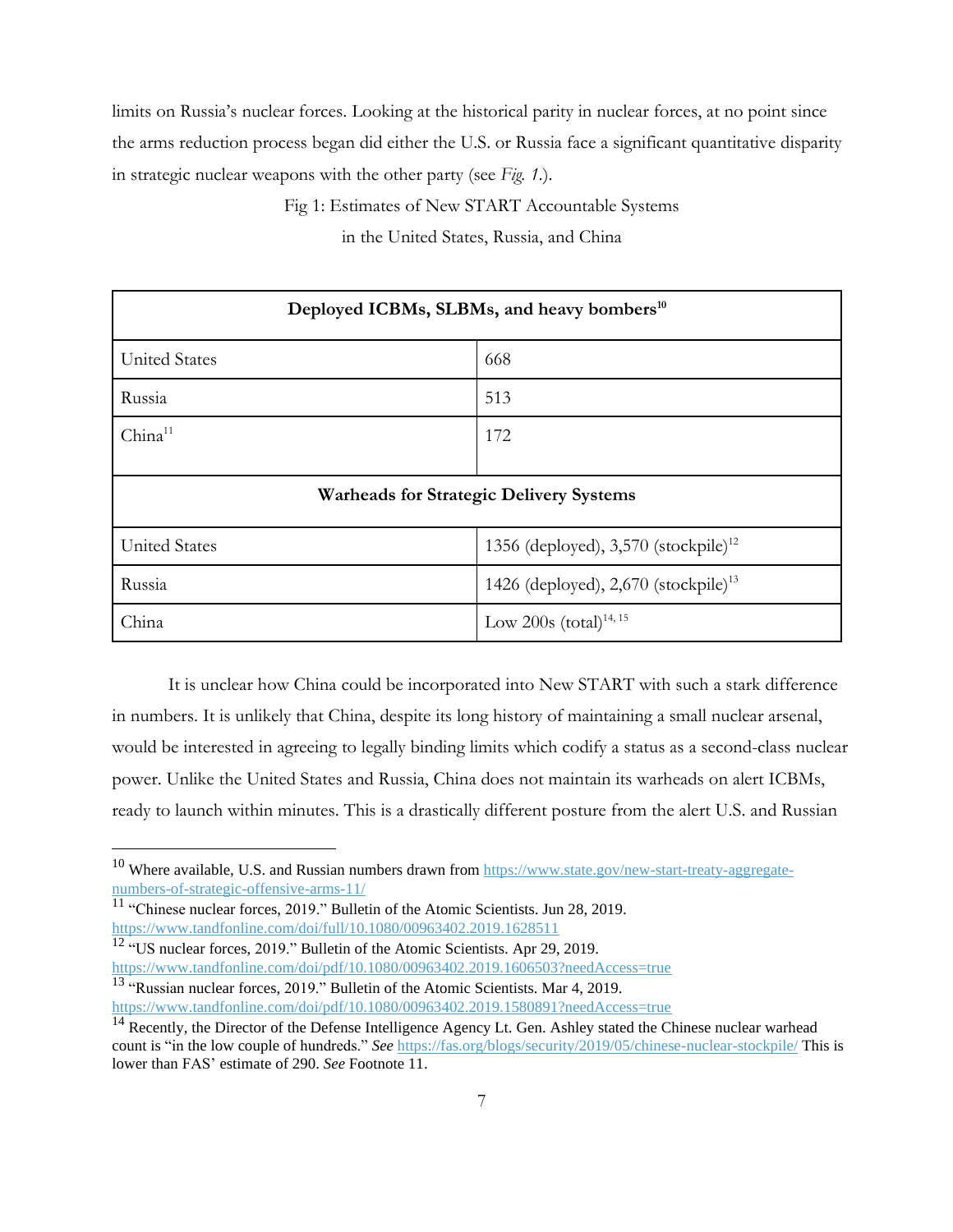ICBM forces. In New START, the verification regime emphasizes reentry vehicle inspections for alert ballistic missiles: the fastest possible means of delivering a nuclear warhead from one territory to the other.

Finally, China has not participated in a formal arms control process before. Beijing does not have a Nuclear Risk Reduction Center and has not hosted treaty inspectors on nuclear bases. The infrastructure for implementing a treaty like New START simply doesn't exist.

Instead of attempting to limit China through New START, U.S. diplomats should focus on ensuring that China does not build up its arsenal and challenge the United States numerically. China's current stockpile of fissile material is estimated to be insufficient to allow a militarily significant increase in warhead numbers. Moreover, China is believed to have cut off the production of more fissile material. Accordingly, U.S. policy should focus on gaining first, a clear commitment that China will not produce more fissile material, and second, transparency about the size of its current stockpile. Other subjects, such as enhancing regional crisis stability and mitigating potential escalation risks should a conflict occur are also possibilities for future negotiations. But China is unlikely to enter negotiations if the U.S.-Russia arms control process has ended.

## **Conclusion**

To conclude, let me state unequivocally that New START extension is clearly in the U.S. interest. Let me return to two key points which make that clear:

(1) New START's expiration will undermine U.S. security by removing limits on Russia's nuclear arsenal, reducing our visibility into that arsenal, and damaging NATO cohesion. Allies do not want to face an unconstrained Russia and believe strongly in a continuing U.S.-Russia arms control process.

(2) Extending New START will not create any new problems; it will continue to support U.S. national security goals, including by continuing limits on and providing insights into Russia's nuclear arsenal and providing a stable basis for the United States' planned nuclear modernization.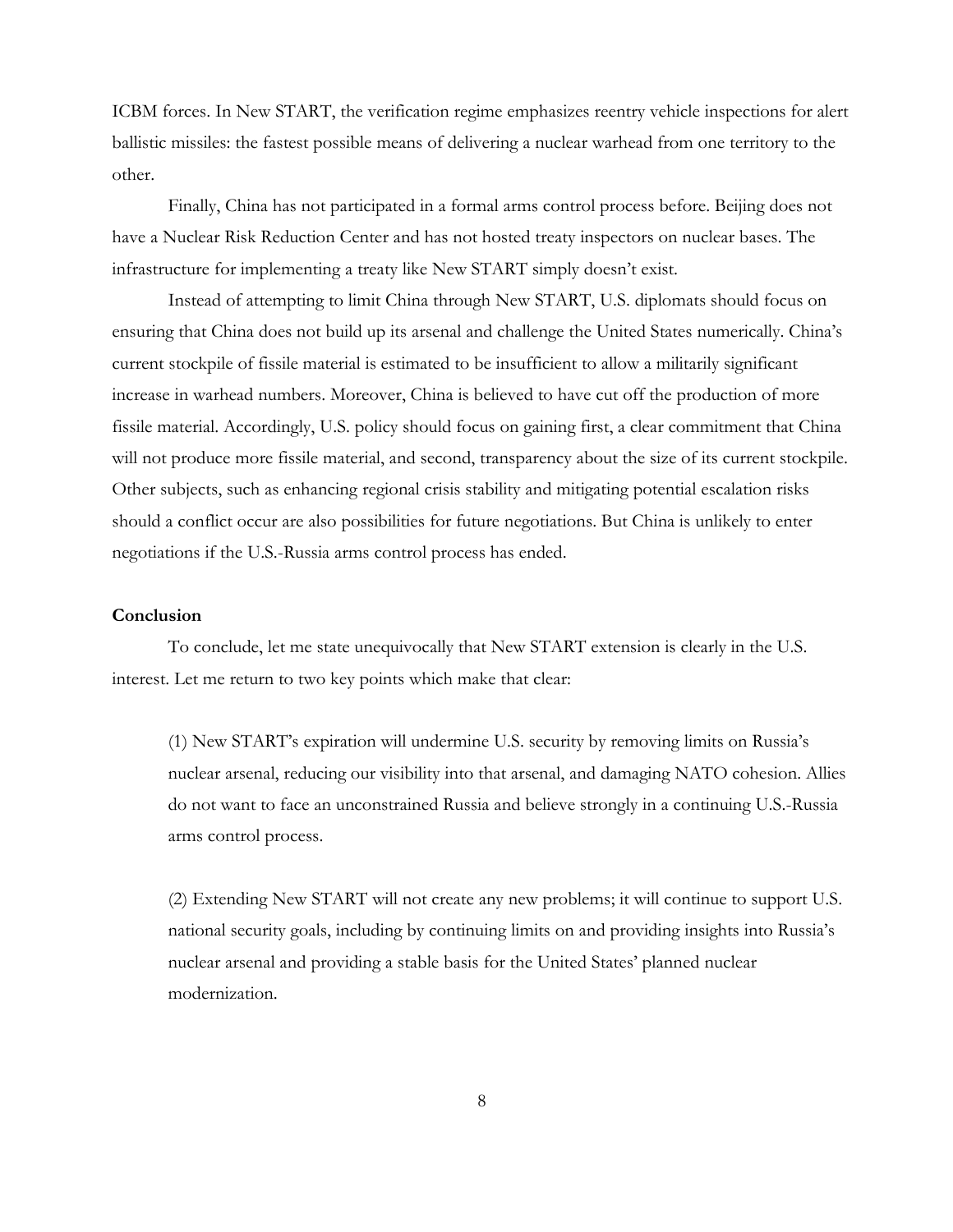The information that New START provides about Russia's nuclear forces is invaluable to U.S. intelligence and shows that Russia has complied with New START; Russia's compliance record in New START stands in contrast to its record in the Intermediate-Range Nuclear Forces (INF) Treaty, and demonstrates the value of an active verification and monitoring regime. <sup>16</sup> New START is invaluable for our defense planners; without Treaty-mandated information, we would be unable to plan over the long term, crucial for the decades-long U.S. nuclear modernization plan. Expiration will likely lead to more military planning based on worst case scenarios with Russia and reduced resources for other priorities, including the growing military competition with China.

New START constrains Russia's modernizing nuclear force to the lowest level since the 1960s. These limits will also apply to the most immediately concerning of Russia's new nuclear systems—the *Sarmat* ICBM and *Avangard* HGV—which are yet to be deployed. Further, the United States enjoys an advantage by staying in the Treaty as it is just beginning its own modernization efforts. New U.S. systems are unlikely to be deployed until the late 2020s, years after New START would expire even if it is extended for the maximum five years. This means that the Treaty constrains only legacy U.S. systems while limiting Russia's modernized weapons, potentially through 2026.

While incorporating China into legally binding arms control should not be an immediate priority—not least because refusing to extend New START unless China joins will risk undermining U.S. security relative to both Russia and China—it is a worthy long-term goal. But there is no chance for arms control with China if New START is permitted to expire. It is unimaginable that China would join the arms control process if the U.S. and Russia walked away. In fact, this goal is ultimately best served by preserving arms control with Russia to create a foundation for future multilateral efforts. New START extension may be key to brining China into a future negotiation.

Even while debating the merits of New START extension, the U.S. government must be poised to address the arms control challenges of the future, including dealing with remaining unconstrained Russian nuclear-armed delivery systems, addressing the disparity in non-strategic nuclear weapons between the United States and Russia, and bringing China into an arms control process. Through your funding decisions and engagement with the State Department and White House, you should encourage and resource our diplomats to focus on these tasks. Addressing dangerous weapons and policies of potential adversaries through sensible arms control policy requires

 $16$  Though the INF Treaty was an agreement without an expiration date, the verification and monitoring activities, including on-site inspections, ended in 2001, after all Treaty-prohibited missiles had been eliminated.